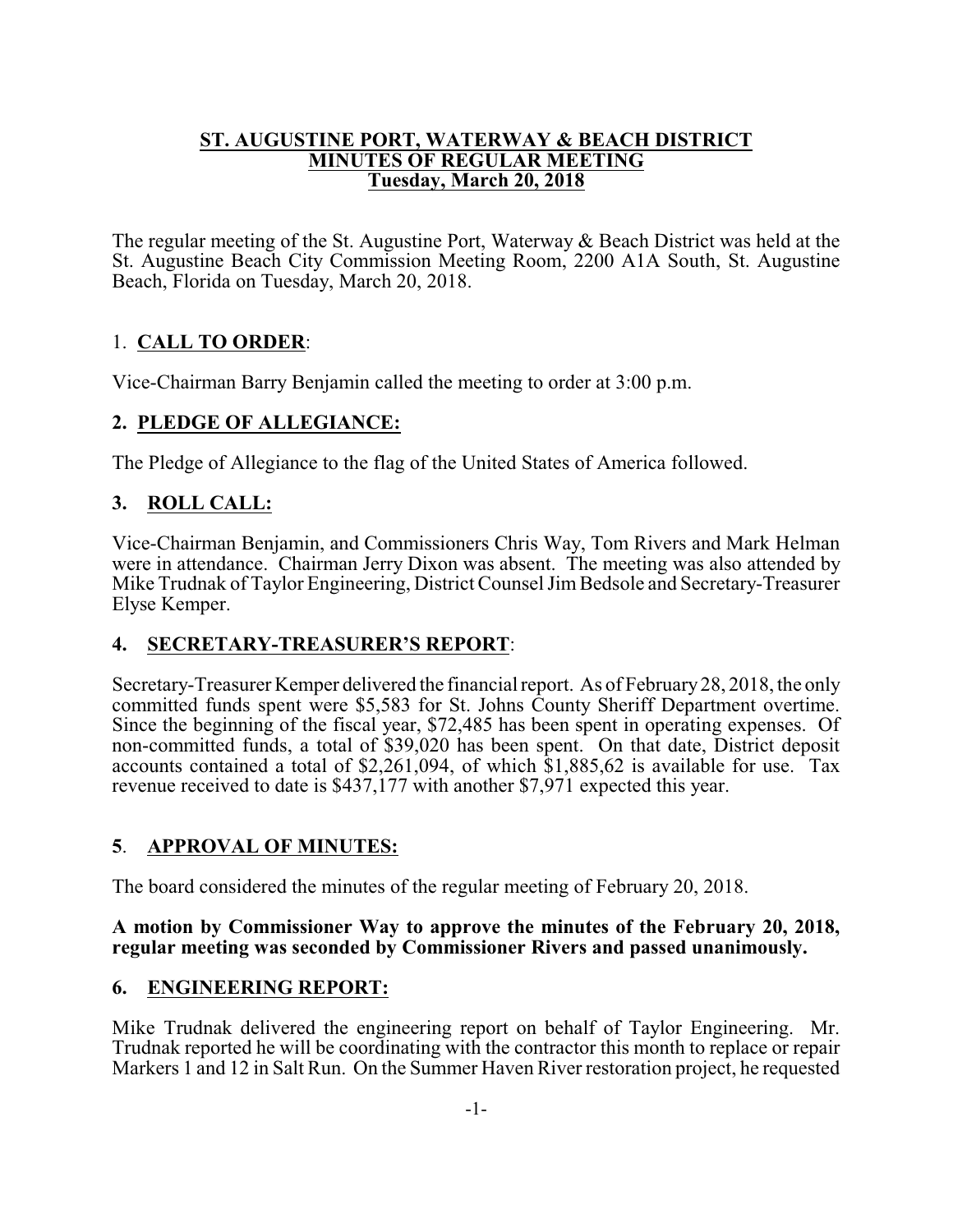the board extend the current Department of Agriculture tern nesting area monitoring contract until September 30, 2018 for an additional cost of \$6,000.

#### **A motion by Vice-Chairman Benjamin to approve an extension of the monitoring contract with the U.S. Department of Agriculture through September 30, 2018 at an additional cost of six thousand dollars, was seconded by Commissioner Helman and passed unanimously.**

Mr. Trudnak said the Friends of Summer Haven River organization was successful in obtaining an additional grant of \$450,000 from the Florida Legislature which funds will be available through the Florida Department of Environmental Protection some time after July 1, 2018.

In response to questions by Commissioner Helman, Mr. Trudnak said the scheduled beach renourishment project for St. Augustine Beach is proceeding this year as scheduled, and that sand removed for the project will count against the total sand transfers allowed this year under the Inlet Management Plan. Consequently, the amount of sand theoretically available from the inner harbor for the north beaches would be limited to the amount remaining in the sand budget for the inlet area after beach renourishment.

## **7. OLD BUSINESS: NONE**

### **8. NEW BUSINESS: NONE**

### **9. GOVERNMENT REPRESENTATIVE COMMENTS:**

Jim Piggott, Director of General Services, City of St. Augustine, reported repairs on the City Marina will begin during the month of April. Also, the Blessing of Fleet ceremony will be next week and the City's fireboat will be deployed for the event. He also asked for the chair or vice-chair to attend the next city commission meeting to accept a check from the Florida Inland Navigation District for local dredging expenses.

Corporal Josh Underwood, St. Johns County Sheriff's Office Marine Unit, reported the unit spent 112 hours on the water last month, responded to 48 calls for service, performed 3 vessel safety inspections, 10 wake zone patrols, assisted other agencies 6 times, issued 3 warnings and 5 citations, identified one new derelict vessel, and responded to 2 instances of boaters in distress. He said he also spoke at the Harbor Safety and Security Committee meeting on March 19, 2018 regarding marine issues. He said American Cruise Lines will begin booking river cruises out of St. Augustine this Summer.

Officer Bill Miller, FWC, said his agency will be coordinating with the city, county, Coast Guard, and federal agencies to maintain order and safety among vessels during the upcoming Blessing of the Fleet. In response to a question by Commissioner Way, Mr. Piggott said the ceremony is on the south side of the bridge because the City Marina is there and furnishes a platform for the Bishop to perform blessings. If the event were to the north of the bridge, a barge would need to be used instead, and there would be a greater expense.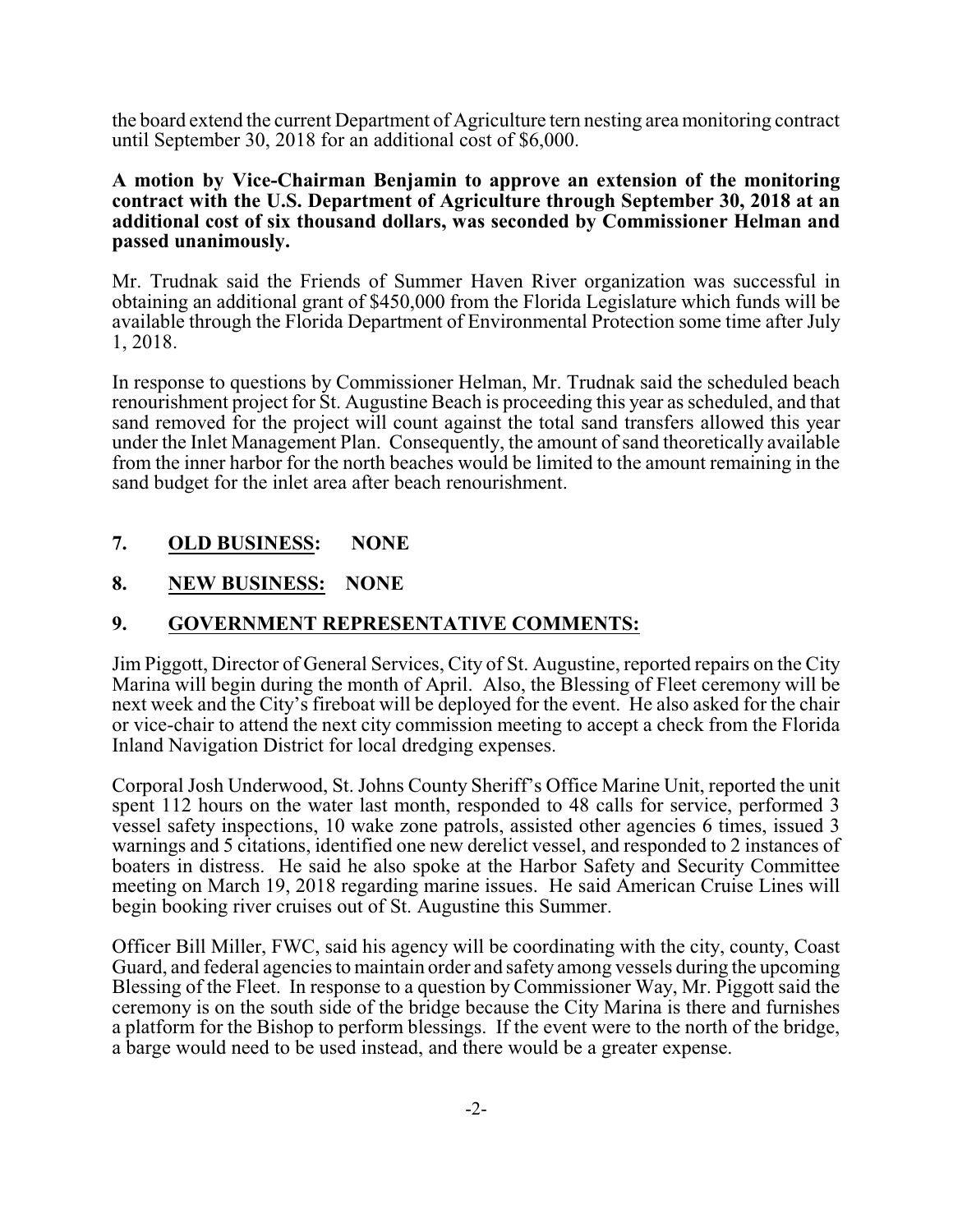Commissioner Carl Blow, St. Johns County's member of the board of the Florida Inland Navigation District, encouraged all board members to attend the check presentation ceremony at the next city commission meeting. He said the city commission needs to see the commissioners and be reminded ofthe importance of the district's assistance in funding local marine projects. He said the city commission has lost touch with the actual importance the inlet has for St. Augustine and its history. One commissioner actually contacted the Corps of Engineers with questions about how the inlet could be closed in order to prevent flooding from storms and concerns about sea-level rise. In response to questions from Commissioner Way, Mr. Blow said lobbyists bombard legislators with sometimes biased information in an effort to obtain funding for certain industries, and legislation is often driven by these special interest groups.

Mr. Blow said recent flooding of streets in the Porpoise Point neighborhood adjacent to the St. Augustine Inlet prompted the Corps of Engineers to perform an assessment of the condition of the north jetty structure, known as a "groin." The Corps had recently placed sand in the area near homes in order to compensate for erosion. The Corps will begin repairs to tighten the groin on its west end to alleviate further erosion. In response to questions from Commissioner Helman, Mr. Blow said the Corps was now opposed to decreasing the amount of sand leaking into the inlet because the area was used by least terns as a nesting area.

## **10. PUBLIC COMMENT:**

Ellis Zahra, Friends of Summer Haven River, said the organization is very pleased to again receive a grant from the Florida Legislature to complete the restoration project. This year, the district will receive an additional \$450,000 for the restoration and FOSHR is following the FEMA reimbursement process closely, as well. He said Taylor Engineering has been working with the contractor and FOSHR to keep the project going until the legislative grant money is released. He requested the board engage the contractor in anticipation of the grant by approving an expenditure from reserves of \$100,000 to keep the work going until the grant is released and the job can finally be completed.

In response to concerns regarding the possible need to re-bid, Mr. Trudnak advised the board no re-bid will be necessary for the continuation of the project under the DEP permit. However, use of FEMA funds, if they are awarded, will likely require a re-bid. In response to questions by Vice-Chairman Benjamin, Secretary-Treasurer Kemper said her experience with DEP leads her to believe there may be delays in receiving the money, but that it will eventually be received. District Counsel Jim Bedsole said he concurred with the Treasurer's opinion.

**A motion by Commissioner Rives to approve the expenditure of an additional \$100,000 from District reserves for the Summer Haven River restoration project, with the stipulation the funds will reimbursed from the legislative grant of 2018, was seconded by Commissioner Way and passed unanimously.**

Linda Ginn, FOSHR, announced her organization will be sponsoring the planting of twentytwo thousand sea oats and other plants on the dunes of Summer Haven the weekend of April